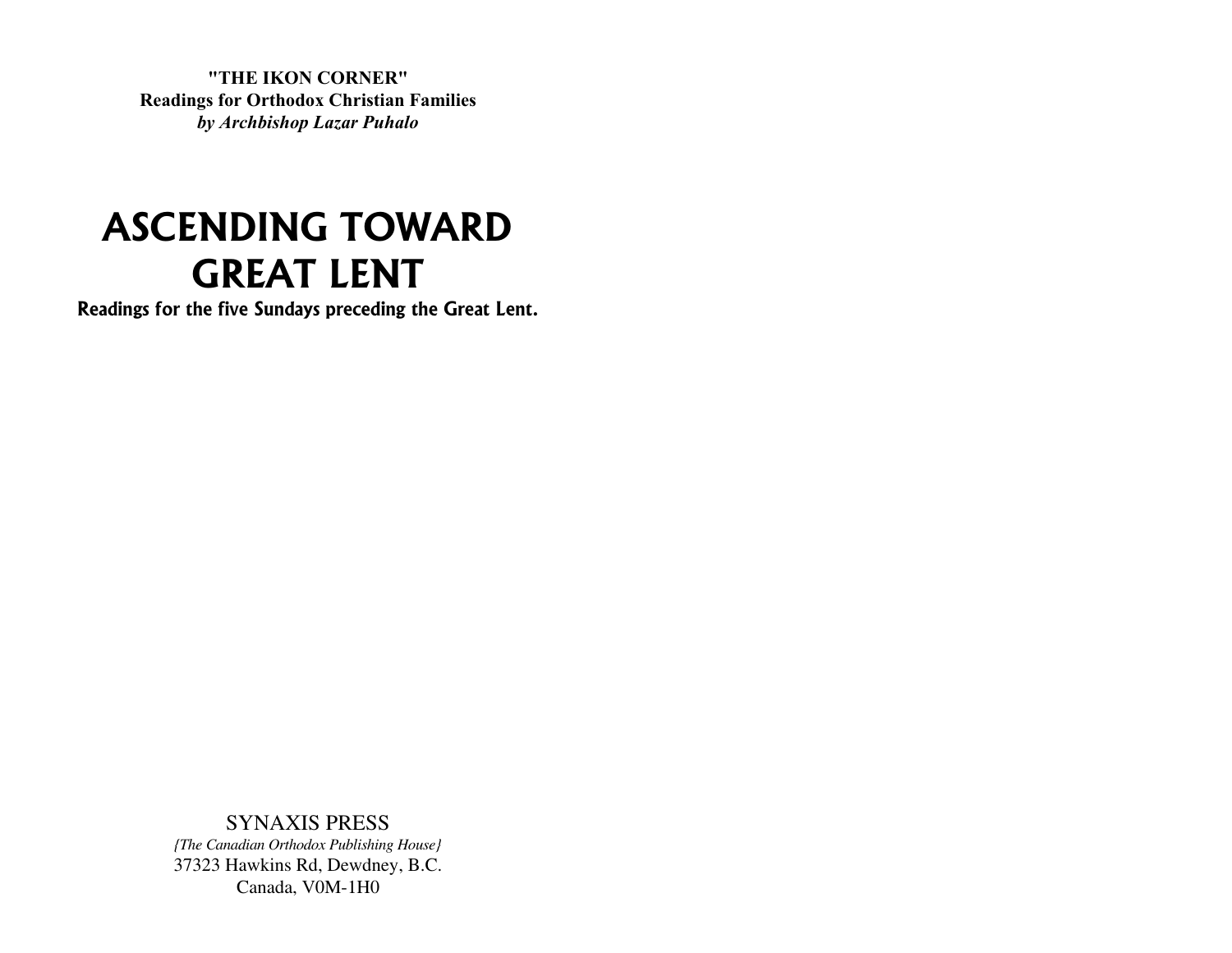*Ascending Toward Great Lent STEP 1: Longing for salvation; desiring to know Christ*

### $\bigoplus$

#### **ZACCHEUS SUNDAY {Luke 19:1-10/1Tm.4:9-15}**

*"Behold, He has lifted up my head above my enemies who surround me, and I will enter into His tabernacle and offer sacrifices of joy" (Ps.28:6).*

Zaccheus of Jericho was a sinful man. As a tax collector, he was able to cheat and swindle people, especially the poor, who did not have power to defend themselves.

Although he was surrounded at all times by demons who tempted him toward greed, cruelty and every passion, his heart was not completely hardened. Somewhere, deep inside him, a longing gnawed, unfulfilled.

What could this longing be? What was it that the soul of this sinful man hungered for that could not be fulfilled by all his wealth, possessions and authority?

Everyone in Israel had heard something about this new teacher, Jesus of Nazareth. Some said that He was a holy prophet, others, a great teacher and healer. Many people spoke of His gentleness and compassion, while others hated Him and spoke evil of Him.

When Zaccheus heard that Jesus was coming to Jericho, he longed to see Him and discover Who He was. Since Zaccheus was short in stature, the crowd which surrounded him prevented him from seeing Jesus. As a tax collector, the crowd around him despised him and considered him an enemy, thus he was truly "surrounded by enemies."

As Jesus approached, the desire in Zaccheus grew stronger and stronger. Spotting a sycamore tree with a large limb, Zaccheus rushed to it and began to climb above the crowd of human enemies that surrounded him. This was as far as he could go. Little did he know that Jesus was about to do the rest for him.

When Jesus reached the place where Zaccheus was, He looked upon him and called the sinner to Himself. "Come, Zaccheus. I will abide with thee and heal thy soul." Zaccheus had lifted himself above the worldly crowd and sought out Jesus, now Jesus would heal him and lift him above his spiritual enemies – the hoard of demons which also surrounded him. Soon, because Jesus Christ came to him and abode with him, Zaccheus would become a friend to those who hated him. Healed by the co-suffering love of Jesus Christ, Zaccheus would use his own newly found love to help heal the sorrow and want of those whom he had formerly hurt. The co-suffering love of Christ began to take root in the heart of the sinful man and transform him.

By lifting himself up above worldly things, Zaccheus had taken the first step along the path to the Heavenly Kingdom.

Let us, brothers and sister, on this day take our first step also. Putting aside the ideals and limitations of worldly things, let us lift ourselves above the crowd, desiring with all our hearts to see Jesus and fully know in our hearts who He is. As if climbing into the sycamore tree to see Him, let us begin our spiritual ascent toward Great Lent, taking into our heart the Apostle reading for today, "This is a saying worthy of trust: we have put our hope in the living God, Who is the saviour of all.... Be diligent in these matters...so that everyone may see your progress" (1Tm.4:9, 15).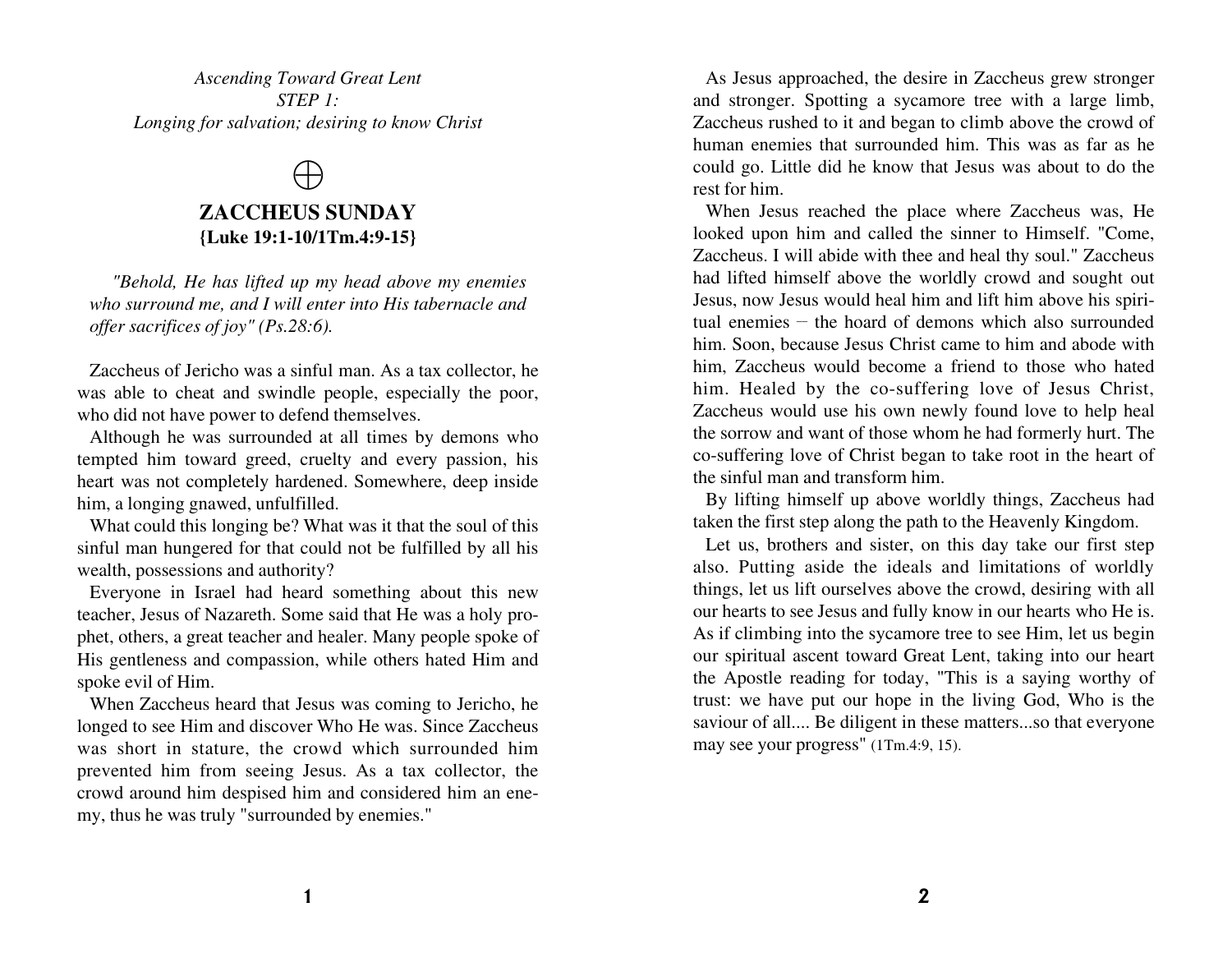*Ascending Toward Great Lent STEP 2: Seeking true humility and sincere repentance*

### $\bigoplus$

#### **SUNDAY OF THE PUBLICAN AND PHARISEE {Luke 18:10-14/1Tm.3:10-15}**

*"I humbled myself with fasting and my prayer returned to my own heart...as one in mourning and of sorrowful countenance, so I humbled myself" (Ps.34:16, 17).*

How many people enter God's temple thinking themselves to be righteous and without sin. They glance out of the corner of their eye at someone they feel is less righteous than they, and secretly judge that person in their heart.

Do they really believe themselves to be perfect, or are they only trying to hide from their own sins, justifying themselves, so that they will not have to repent?

In today's Gospel reading we hear about another publican, one like Zaccheus whom we read about last Sunday. Perhaps Jesus even had Zaccheus in mind when He told this parable, for on the next day that He entered Jericho and called Zaccheus down from the sycamore tree.

As He was teaching the people what is necessary for them if they wish to enter the Heavenly Kingdom, Jesus told them the following parable.

Two men went into the temple to pray. The first was a Pharisee, a proud, self-righteous man. Not only did he boast of his holiness and sinlessness, but he cast a proud glance at the humble publican, bowed to the floor in tears of repentance for his sins. "I thank Thee, Lord, that I am not like this wretch, but that I am sinless and nearly perfect."

The Pharisee could not open his soul to God, for God sent the Great Physician to save us. The Pharisee, being convinced that he was not ill, could not seek treatment from the Physician. As in the psalm quoted above, his prayer returned to his own heart, but it returned as a curse and a condemnation, pumping him up with still greater pride.

The publican, humbled by an awareness of his own sins, opened up his soul to God: "God, I know that I sin much. I have no righteousness in me, so I can only hope on Thee and Thy mercy. Lord, have mercy on me a sinner." This man's prayer also returned into his own heart, full of blessing and spiritual sweetness.

The holy prophet-king David, also bowed low with fasting and tears of repentance, once cried out to God, "I know mine iniquity, and my sin is ever before me," but he understood that, "a sacrifice to God is a humbled spirit; a broken and humbled heart, God will not despise" (Ps.50:3, 17).

Brothers and sisters, as we take this second step toward Great Lent, let us think upon this parable. Last week, we learned to direct our desire away from the things of this world and toward our Saviour Jesus Christ. This Sunday, we learned that it is impossible to approach Jesus if we have proud hearts and consider ourselves to be righteous. Remember the verse we read before the Synaxarion today: "If you are like the Pharisee, draw back and do not enter the temple; for Christ is inside and before Him, only the humble are acceptable."

It is a sorrowful thing to be "righteous," for if we are "righteous," all is lost. Jesus Christ did not come for the "righteous," and so the righteous cannot be saved. He came only for sinners; for only sinners could hear the call to repentance and answer, receiving Christ and His redemption (Mt.9:13).

As the holy prophets testify, fasting is an important path toward spiritual humility.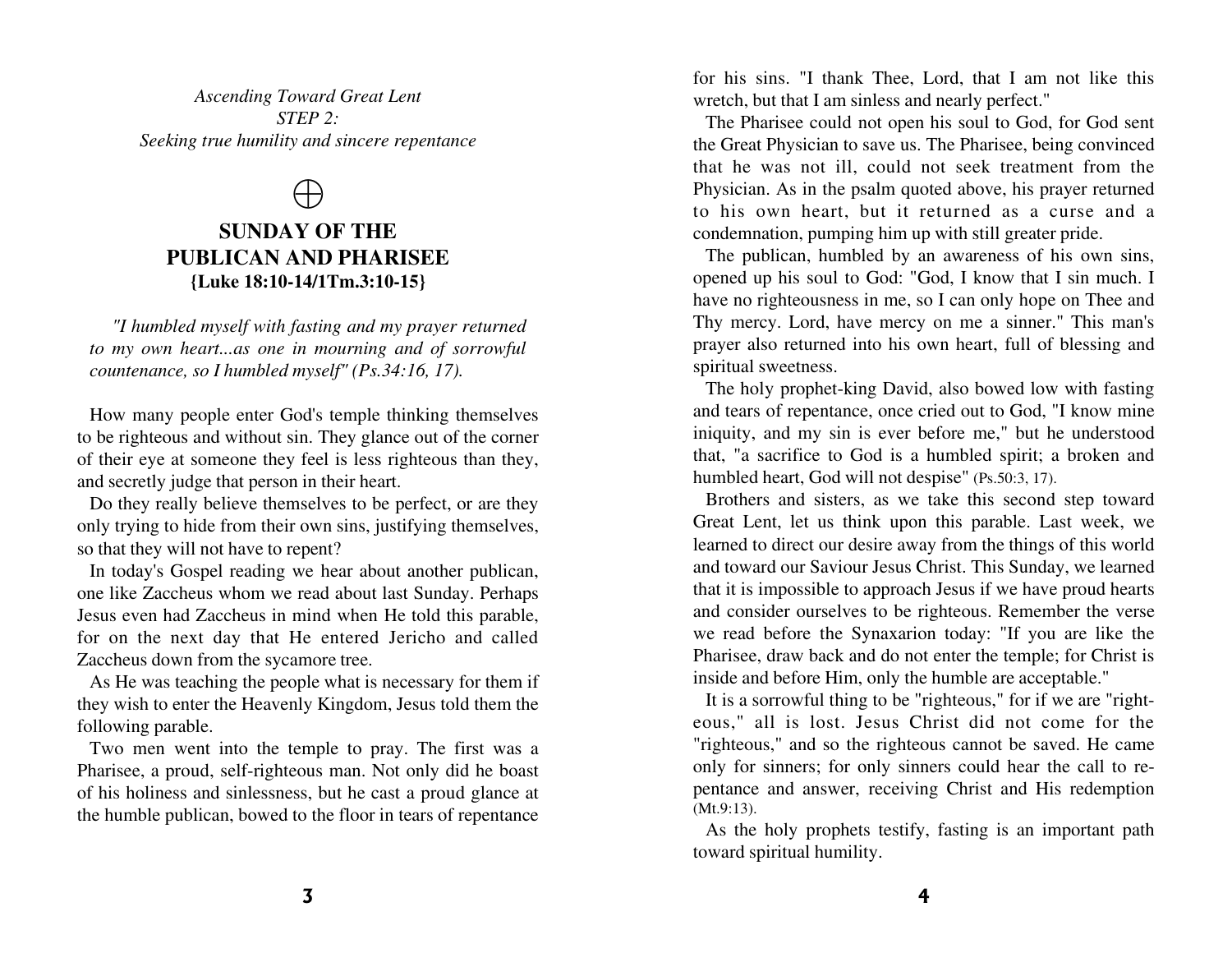These past two Sunday's have taught us to desire and seek our Saviour with earnest longing and sincere humility, and so we move forward toward the joy and sorrow of Great Lent.

\*\*\*

The following is an arrangement of some of the special verses chanted at Vespers and Matins of the Sunday of the Publican and Pharisee. They are arranged, not as separate verses, but in narrative form, so they can be read as inspirational reading to help teach us the meaning of the day.

Brethren, let us not pray like the Pharisee, for whoever exalts himself shall be abased. Therefore, let us humble ourselves before God, crying out with fasting, in the words of the publican: "God, forgive us sinners."

When the Pharisee entered with vainglory and the publican humbled himself in repentance, they both stood before Thee alone, O Master. The one, through boasting, lost his reward, and the other, by his humble silence, was made worthy of spiritual gifts. By those same sighs of repentance, uphold me, O Christ God, for Thou art the Friend of mankind.

Almighty Lord, I have learned the effectiveness of repentant tears; for they saved Hezekiah from the doors of death, and they saved the sinful woman from her repeated iniquities; they showed the publican to be more truly righteous than the Pharisee. I implore Thee, O Lord, to number me among those who have wept such tears, and have mercy on me.

Let us turn away from the wicked boasting of the Pharisee and learn the true humility of the publican, that we may rise up crying to God with him, "Forgive us, Thy servants, O Christ our Saviour, Who was born of the Virgin and willingly bore the Cross for our sakes, raising up the world with Thyself."

Open to me the doors of repentance, O Giver of Life; for in the early morn, my soul enters into the temple of Thy holiness, clad in the polluted temple of my body. But since Thou art compassionate, purify me by Thy co-suffering mercy.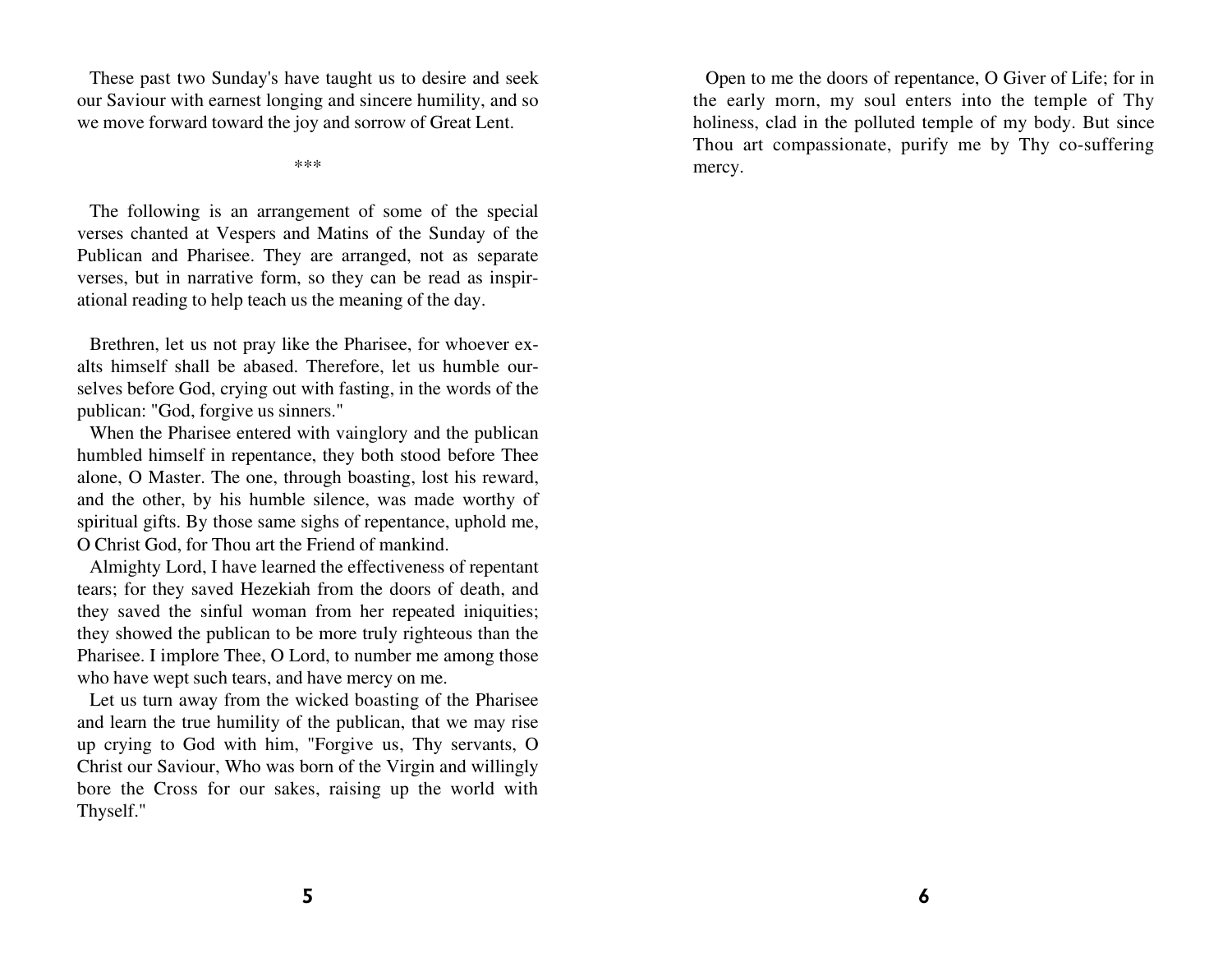*Ascending Toward Great Lent STEP 3: Turning our lives around; dealing with conceit*

 $\bigoplus$ 

#### **SUNDAY OF THE PRODIGAL SON {Luke 15:11-32/1Cor.6:12-20}**

*"By the waters of Babylon, we sat down and wept when we remembered Zion. We hung our harps upon the willows in the midst thereof. Those who had taken us captive demanded of us a song, and those who had led us away asked of us a hymn, saying: Sing us one of the songs of Zion. How shall we sing the Lord's song in a strange land?" (Psalm 136).*

Last Sunday, we learned of humility; not the false, fawning humility which people sometimes display before those of higher rank or greater power, nor that supposed humility which is really cowardice. We learned of that pure humility which comes from self-realization and self-knowledge. We learned of a two-fold humility: that of an offender who is forgiven with tender love by the one he had offended, and the majestic humility of the One Who forgives every offence with tenderhearted mercy. We realized that we were too small of spiritual stature to see God and know Him, and so we lifted ourselves up the best we could to try to see Him. He saw our desire and called us down from our "sycamore tree," so that He Himself could lift us up. As with Zaccheus, He did not offer us judgment or condemnation, but healing.

We saw the awesome humility of God when Christ entered the home of the offender and dined with him. We saw how Christ bestowed the transforming power of Divine Grace by means of compassionate love.

On the second Sunday, we beheld the beauty of humble repentance. On this third Sunday, the Sunday of the Prodigal Son, we will bring the message of these first two steps together and gain a deeper understanding of God and our relationship with Him.

Today, we hear of a son who grew weary of working in his father's fields and vineyards. "Give me my share of the inheritance," he demanded. "I am weary of you and your house. I am bored and I want to seek the excitement and thrills of the world out there, beyond your domain."

The father, because of his love and righteousness, respected the free choice of his son, though with great sorrow. He had no obligation to give the son a share of the inheritance, but love moved him, for he did not want to see his son go empty and naked into the world. He humbly bestowed gifts upon the rebellious son, desiring to give him the means to survive until, perhaps, he would come to his senses.

Beloved of Christ, we also become rebellious children through our weaknesses, sinful desires and conceit. We turn and depart from our Father's house, for we are weary of the constraint and weak in hope, and desire some excitement from the allure of worldly things. But here is an amazing thing: though we turn away from God because of the conceit of our hearts, He does not allow us to depart empty. Even as we depart from Him, His love accompanies us and humbly urges us to return.

So the prodigal son set out, bearing his share of the inheritance, or rather a gift bestowed upon him by his father. He wandered to a distant land, far from the paradise of his father's love-filled home and well-tended fields. There, still bound by conceit, he squandered his father's wealth on the empty vanity of this world, with debauchery and wild living. At last, he had absolutely nothing, and he stood empty and alone. Only when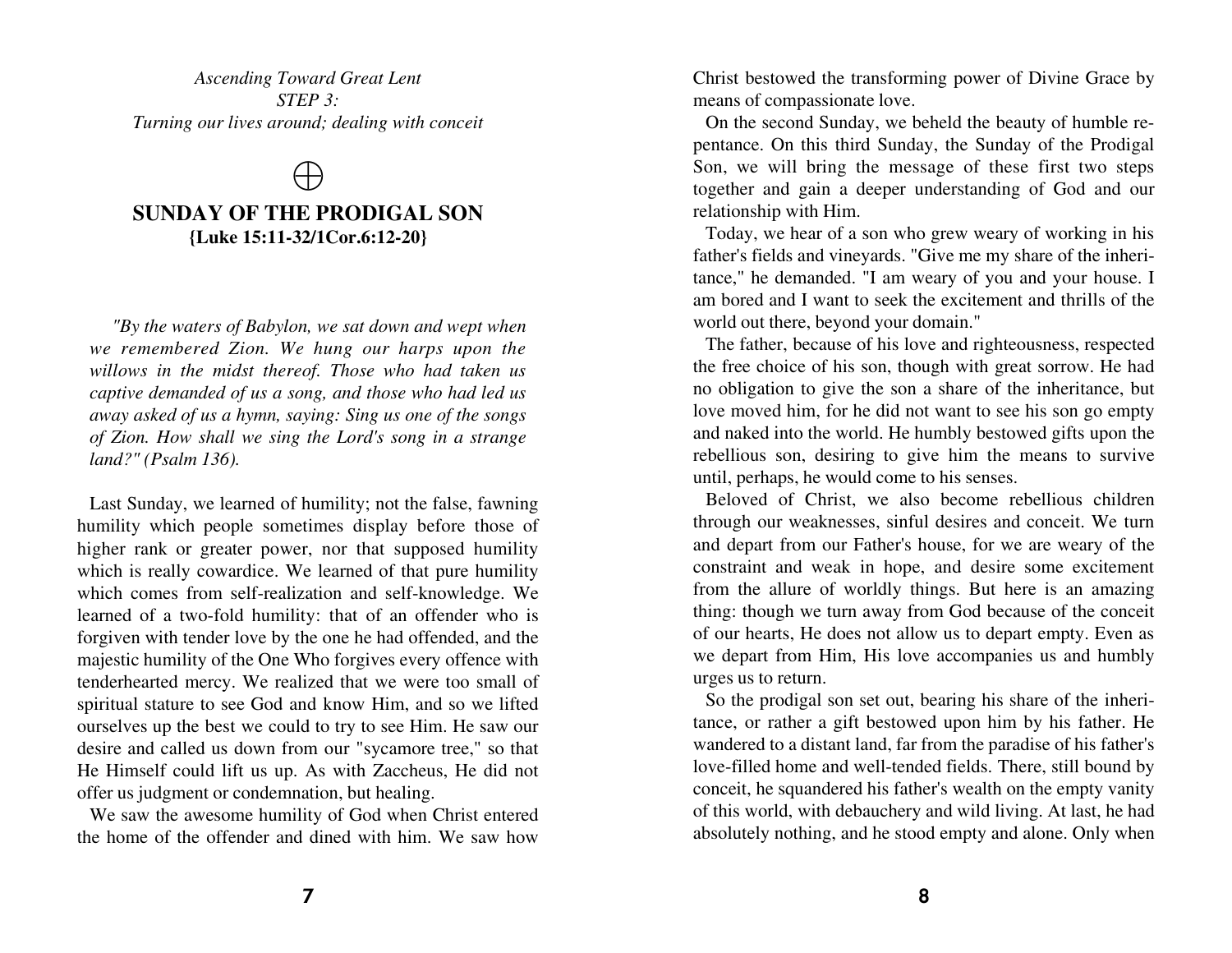he ended up tending swine, an animal unclean to the Jews, and even eating swill from their troughs, did his conceit weaken. He began to realize the true inheritance of his father was not worldly wealth, but love and mercy.

He desired to be saved.

When his conceit was broken and his soul touched by humility, repentance began to take root in his heart. He realized what and who he had become, and he longed to turn his life around, to return to the father's house and be, if possible, at least one of his servants. When repentance started to take hold, he began to hope on his father's mercy.

Behold the wonder of the majesty of God's humble love. The son, seeking mercy that he might become at least a slave, found a joyful forgiveness and was received as a beloved son. He did not even arrive at the father's house and express his repentance with his lips, for the father saw him a long way off and rushed down the road to meet him.

Looking down at the dust of the road, unable even to lift his eyes to meet the eyes of his father, the wretched son stammered, "Father, I...I..." But the father did not wait for him to finish. With tears of joy welling from his eyes, he embraced the son, "O my son, my son, you are alive. My dear, beloved son, you have returned to me. Come, let us celebrate and rejoice together, for this my son was lost and has been found; he was dead and is alive again."

Brethren, behold the wonder of the love and mercy of our God. For, the son was already forgiven in the father's heart the very day he departed in all his conceit. The father did not spend all these days and years in spiteful disdain of the son; he spent them in a daily concern for the son's well-being, a prayerful longing for his return. The father's forgiveness was always there, waiting for him. He had only to desire to turn his life around, go back to the father and partake of that forgiveness and love.

We depart from our Father through our own conceit and spiritual laziness also, and we go away and become exiles from paradise. Following in the footsteps of Adam and Eve, of Cain, of Ham, the sons of Jakob and the people of Israel, we depart from the Father's house, we go off into exile, or are carried away in exile and bondage by Satan, through the conceits and delusions of the world, and of our own hearts. It is for this reason that, on this day, we chant the hymn of the exiles, the 136th Psalm, "By the waters of Babylon."

But our father also waits for us daily. He stands outside the house, daily looking down the road with longing, desiring to see us returning home again, finding our way through repentance.

In the parable, the son came to his resolve to repent and return home when he was brought to an involuntary fasting. The forty day fast of Great Lent is given to us that we might, through voluntary fasting, with prayer, search our hearts and minds and come to a firm desire to return home from exile. Great Lent represents for us that very road upon which the prodigal son walked back home.

Here is the great mystery of our road, of Great Lent: at the end of our road home, we find the crucified and resurrected Christ. You see, God was not content only to stand at the gates of paradise and watch for us to return (which we could not have done by ourselves), but He sent the Only Begotten One out to search for us and lead us home once more. Jesus Christ is the Father's "search party," sent out to seek and to find, and to bring us, lost children, home again. He even gave His life for us so that we might know the greatness and power of His love.

Since we desire to see Christ and to know Him, and having learned of humble repentance, let us now resolve to turn our lives around, and with hope on the love and mercy of God, walk the path of Great Lent back to our Father's house.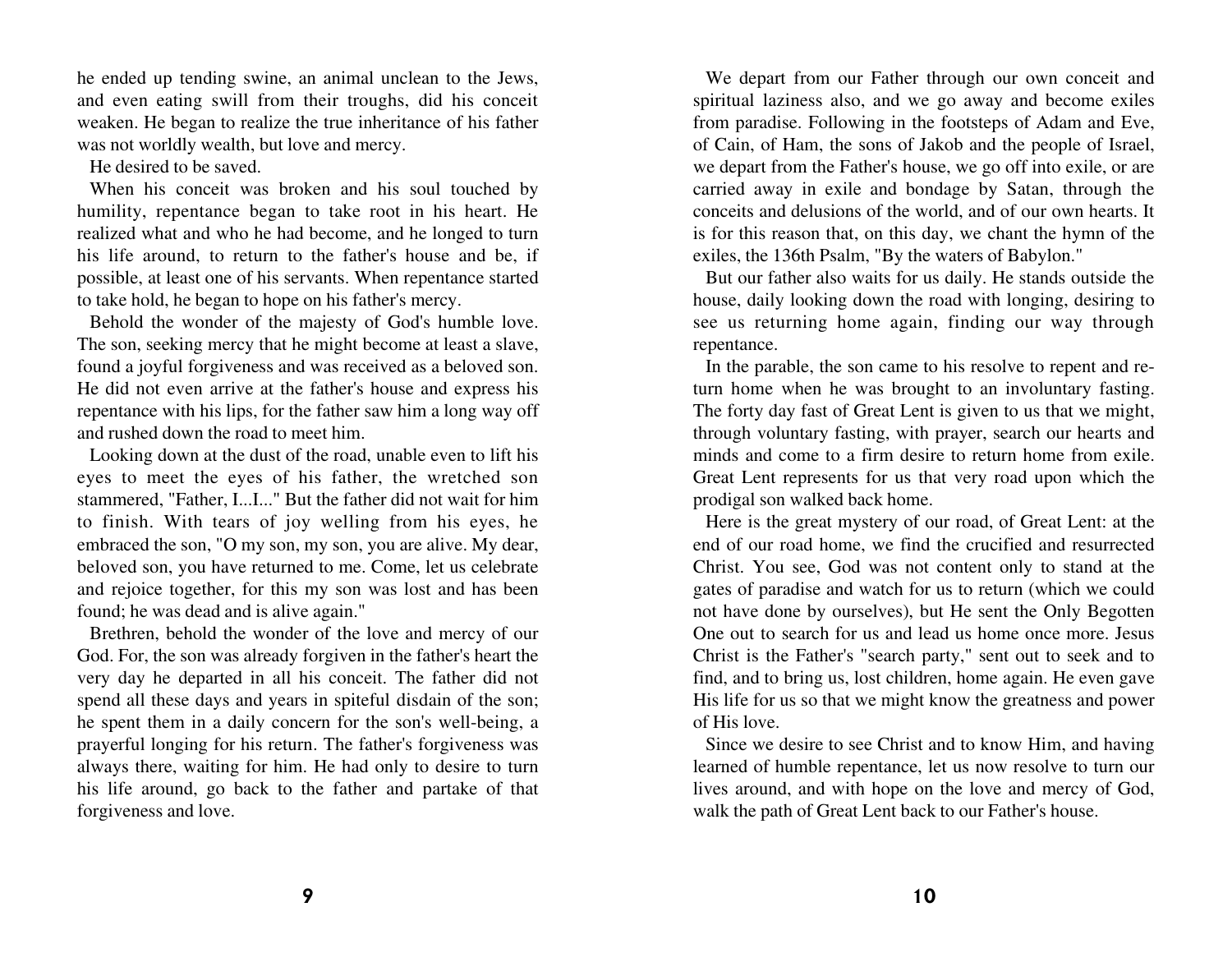*Ascending Toward Great Lent STEP 4: Choosing our destination; planning the voyage.*

## $\bigoplus$

#### **SUNDAY OF THE LAST JUDGMENT (Meatfare Sunday) {Saturday: 1Ths.4:13-17/Jn5:24-30; Sunday: 1Cor.8:8-9:2/Mt.25:31-46}**

*"The day of death is better than the day of birth" (Eccl.7:1).*

*"Why rejoice when a ship sets sail upon a perilous journey; rather rejoice when it safely enters its harbour" (Hebrew commentary on Eccl.7:1).*

Brethren, when one is about to take a journey, it is wise to look ahead to the destination, and to plan the voyage well. Many perils and dangers await the one who sets sail on a vast sea. No matter how well we plan, our lives remain an uncharted course, for no one knows what the dawning of each day will bring, nor whether, as dusk falls, he will live to see another dawn. Nevertheless, when a ship sets sail, not only the crew, but each passenger has made his plans and preparations for the end of the journey, when the destination is finally reached.

The Church has ordained that on this Sunday of preparation, as we make ready to sail on the voyage of Great Lent, we look forward to the end of our journey and contemplate our destination.

On Saturday, we celebrated the "great memorial" service, commemorating all those who have fallen asleep in faith, "in the hope of resurrection and life everlasting."

In this service, we not only commemorated those who have already departed this life, but we contemplated the day of our own death. The Holy Church called upon us to remember that each of us must come to that final hour of earthly life, and so prepare ourselves for it.

To bring us through to a complete awareness and contemplation of our destination, we celebrate in advance the Second Coming of Christ and the Last Judgment on this Sunday.

Contemplating the end of our voyage on the sea of this worldly life is by no means morbid, and not altogether sorrowful. It calls upon us to prepare ourselves, through spiritual struggle and repentance, for those rewards which the Lord has promised to the faithful. The verses and readings of the services for both Saturday and this "Sunday of the Last Judgment" call to mind the terrible fate of those who do not take thought for their end, and who do not prepare, through faith, love and spiritual struggle, to come before the judgment seat of Christ.

All this is done to help make us ready for the fast, so that we might understand fully the purpose and meaning of our spiritual and physical fast, and make us aware of the nature of true fasting. Thus, in the Matins service of this Saturday we chant: "Dost thou fast? Do not deal treacherously with thy neighbour. Dost thou decline certain foods? Do not judge thy brother, lest thou thyself be judged and sent to that fire and burned like wax."

As the end of our voyage in this life is death and the last judgment, the end of our journey of Great Lent is the glorious feast of the Resurrection of Christ. The end of both these journeys is summarized in a hymn of Saturday's vespers:

"Thou, O Saviour, didst redeem us with Thine own precious blood. By Thy death, Thou didst deliver us from a bitter death, and by Thy Resurrection, Thou didst grant us life everlasting."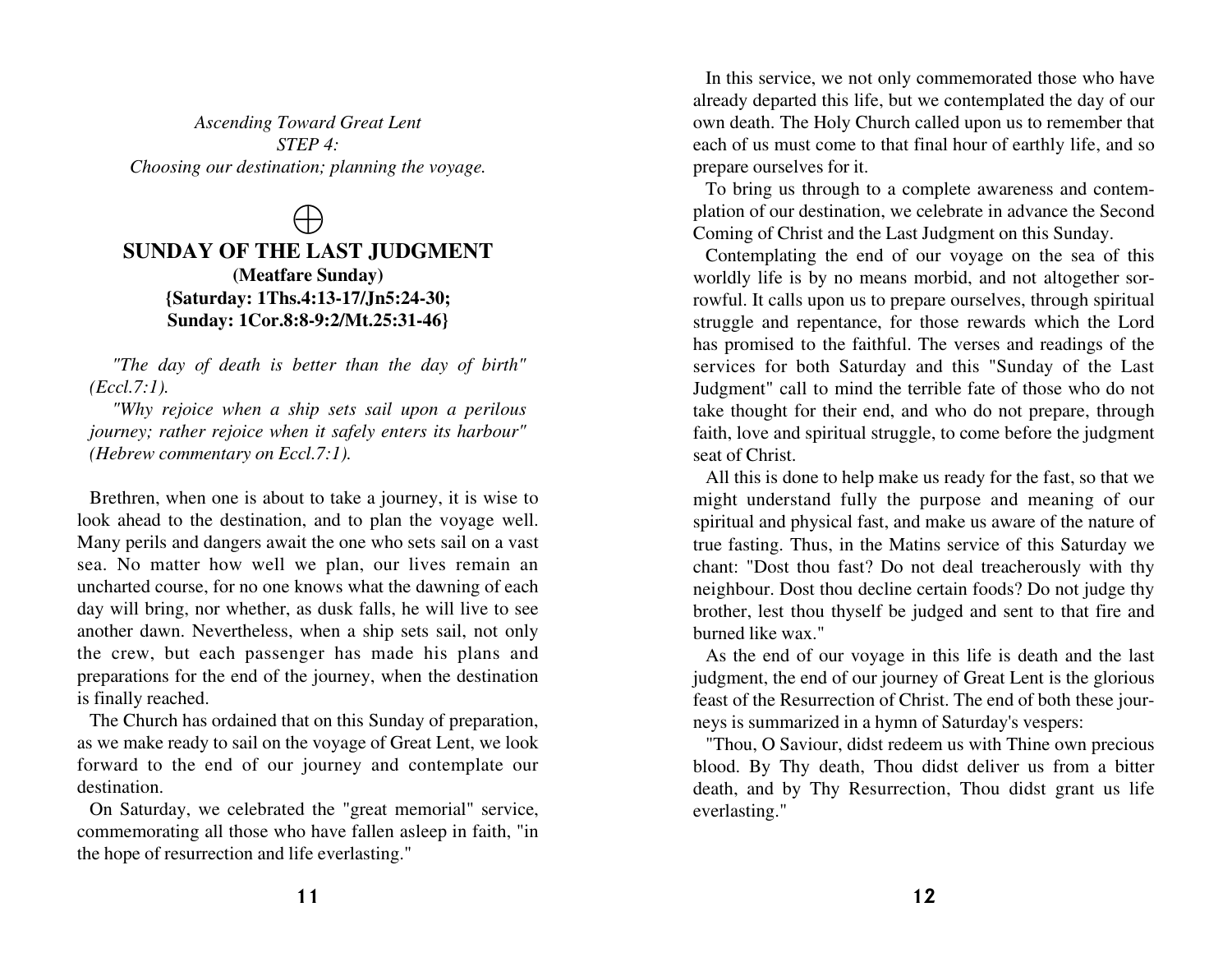As we read the hymns for this "Soul Saturday" and "Sunday of the Last Judgment," we find instructions for planning our journey, navigational aids to plot the course of our voyage, a guide for making our preparations.

Beloved of Christ, bearing these things in our hearts, let us set forth on the journey of Great Lent with the vision of our destination clearly before us and, seeing the end even as we begin, let us, with joyous sorrow, make ready to depart, to cross the sea of Lent to Holy Pascha, to cross the sea of life to the longed-for harbour of Paradise.

May our Lord, God and Saviour Jesus Christ be the captain and navigator of our vessel, to the glory of His Holy name, and of the Eternal Father and Life-bestowing Spirit, now and ever, and unto ages of ages. Amen.

*Ascending Toward Great Lent STEP 5: Seeking forgiveness; Learning to forgive.*

#### $\bigoplus$ **FORGIVENESS SUNDAY (Cheesefare Sunday) (Mt. 6:14-21/Rm.13:11-14:4)**

*For if ye forgive men their trespasses, your heavenly Father will also forgive you: But if ye forgive not men their trespasses, neither will your Father forgive your trespasses (Mt.6:14).*

There are **two** unforgivable sins mentioned by Jesus Christ in the Gospels. Everyone remembers that "blasphemy against the Holy Spirit is never forgiven" (Mt.12:31), but few recall that failure to forgive others means that they themselves will never be forgiven. Refusal to forgive is just as deadly a sin as blasphemy against the Holy Spirit.

Jesus Christ is very clear about this, and it is urgent enough that He teaches it a number of times and in different ways, and Apostle Paul felt compelled to repeat it, together with many warnings against judging our neighbours.

Why does the Holy Church begin Great Lent precisely with the "Vespers of Forgiveness," wherein we each search our hearts to root out all grudges and malice, and forgive one another? Because Great Lent is a time of intensified repentance, when we seek God's forgiveness. That forgiveness of God, however, is not available to those who have not forgiven everyone **from the heart**. Our lenten journey will be of little use to us if we have not carefully forgiven others.

In the stichera for "Lord I have Cried," in today's Vespers, we chant: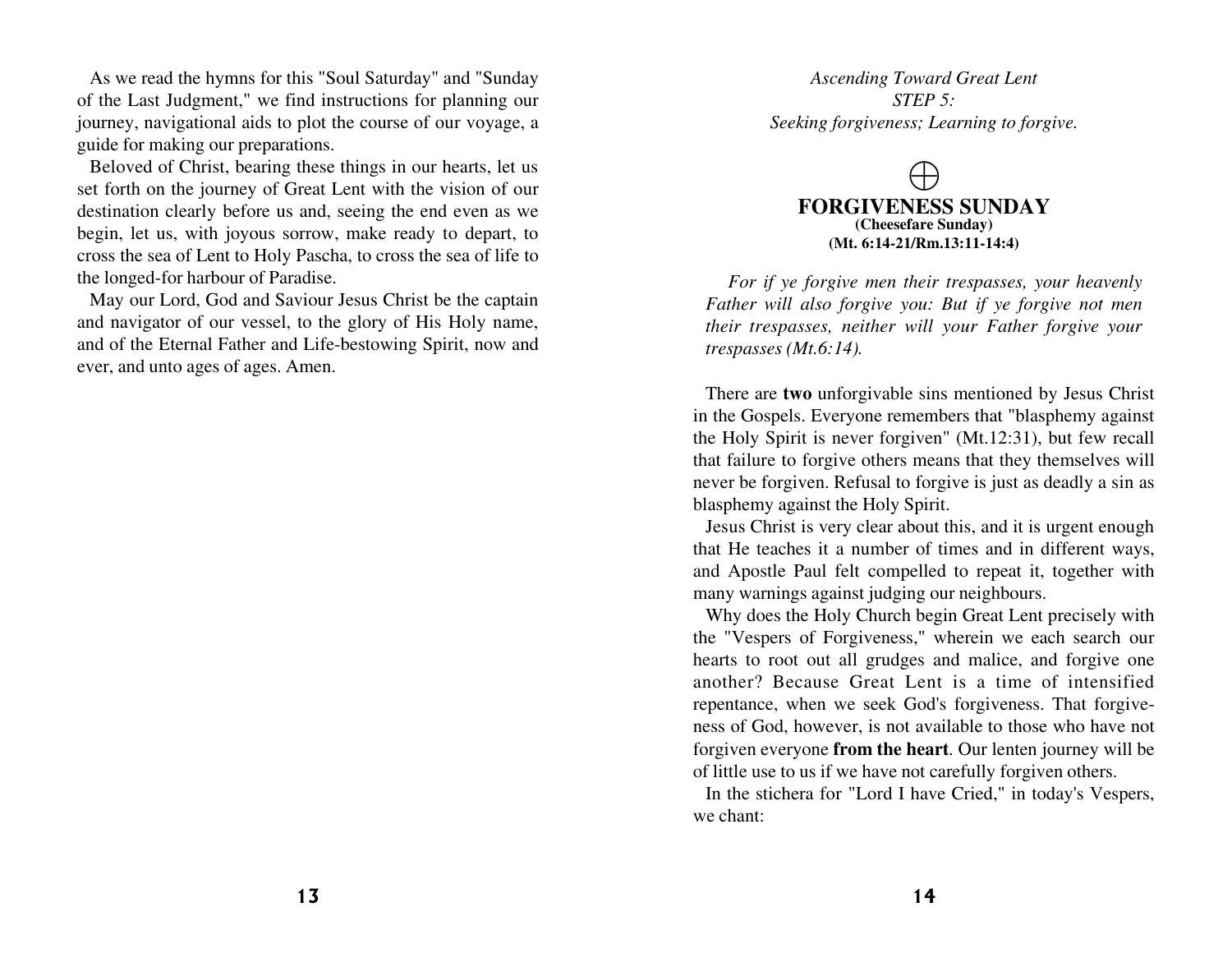Let us begin the fast with joy! Let us prepare ourselves for spiritual struggle! Let us cleanse both our soul and body. Let us abstain from passions as we abstain from food. Let us rejoice in virtues of the spirit, and fulfil them in love, that we may see the passion of Christ our God, and rejoice in spirit at the holy Pascha.

How could we begin the fast with joy if we are burdened with the fires of malice and hatred? If our souls are unsettled and agitated by judgments against others, we cannot have the spiritual peace necessary to commence the fast with a spirit of joy and hope.

Further in the stichera on "Lord I have Cried," we find a strong prayer of self-condemnation:

When I think of my deeds, O Lord, I am filled with fear, for I know that I am worthy of every torment. I have despised Thy commandments, O Saviour....

Hearing this, many people are tempted by the thought, "Why should I feel this fear when I think of my deeds? I have not committed any crimes and I have not done anything all that wrong. I have not robbed or murdered anyone."

O brothers and sisters, do you not yet understand that our greatest, most deadly sins are the almost silent ones we commit against our neighbours? The judgment, the condemnation, the slanders and gossip with which we assault their souls are dreadful sins in the eyes of God, Who created them and loves them. Do we not realize that in judging a neighbour, we are judging one for whom our Lord Jesus Christ shed His precious blood and laid down His life? Refusal to forgive and malice are, in truth, deeds that can deprive us of forgiveness, and send our own souls into eternal torment.

Thus, by having us accuse ourselves in this manner, the Church is calling us to our senses and teaching us how to

struggle toward a true and sincere, heartfelt forgiveness of others; for it is not enough to only go through a ritual of forgiveness and a form of repentance.

Stop and think, brethren, about whom and what you are judging while you pretend to be repenting. You pretend to be more righteous than your neighbours, whose sins you see and gloat over, but if you were truly righteous, you would see not their transgressions, but their suffering. If you had the spirit of Christ in you, you would see not sin, but grief, and instead of judging, you would hasten to embrace your neighbour with tears of compassion. Instead, wicked souls that we are, we puff ourselves up and heap judgment upon our brothers.

Do you not see how Satan has made you his toy? Do you not realize that you are merely using your brother's weaknesses to mask your own sins, that you are using his transgressions to try to justify and cloak the vileness of your own passions? When you judge your neighbour's fallings, you are really only trying to lie to yourself about your own. If we were to be honest, we would have to confess that what we most despise in others is what we most fear in ourselves.

Let us, therefore, now humble ourselves before our brothers and sisters, so that we may also be able to humble ourselves before God. Thus, seeking forgiveness, let us first offer forgiveness and then, with the sails of our vessel rightly trimmed, we may set forth on our voyage toward Holy Pascha, justly expecting the rich cargo of blessings and grace which have been promised to us.

#### **VERSES FROM HOLY SCRIPTURE ABOUT FORGIVENESS AND JUDGING**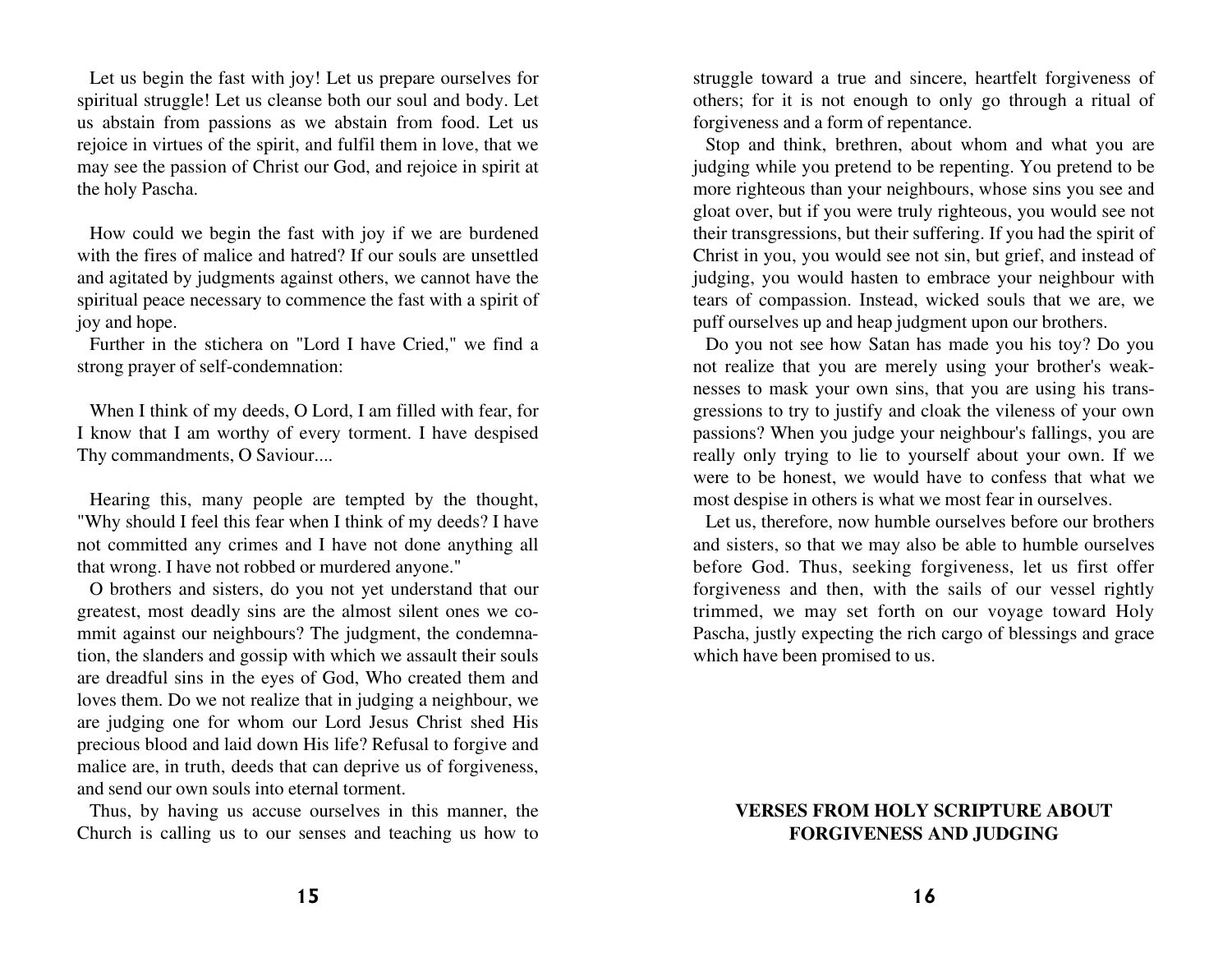For if ye forgive men their trespasses, your heavenly Father will also forgive you: But if ye forgive not men their trespasses, neither will your Father forgive your trespasses. Moreover when ye fast, be not, as the hypocrites, of a sad countenance: for they disfigure their faces, that they may appear unto men to fast. Verily I say unto you, they have their reward. But thou, when thou fastest, anoint thine head, and wash thy face; That thou appear not unto men to fast, but unto thy Father which is in secret: and thy Father, which seeth in secret, shall reward thee openly.

Lay not up for yourselves treasures upon earth, where moth and rust doth corrupt, and where thieves break through and steal: But lay up for yourselves treasures in heaven, where neither moth nor rust doth corrupt, and where thieves do not break through nor steal: For where your treasure is, there will your heart be also (Mt.6:14-21).

\*\*\*

And forgive us our debts, as we forgive our debtors (Mt.6:12).

\*\*\*

Then Peter came to Him and said, Lord, how often shall my brother sin against me, and I forgive him? till seven times?

Jesus saith unto him, I do not say to thee, until seven times: but, until seventy times seven.

Therefore the kingdom of heaven may be likened to a certain king, who would take account of his servants. And when he had begun to reckon, one was brought to him, who owed him ten thousand gold pieces. But since he had nothing with which to pay, his lord commanded that he be sold, and his wife, and children, and all that he had, and payment to be made.

The servant, however, fell down and worshipped him, saying, Lord, have patience with me, and I will pay thee all that I owe. Then the lord of that servant was moved with compassion, and freed him, and forgave him the debt.

But the same servant went out, and found one of his fellow servants, who owed him an hundred pence: and he laid hands on him, and took him by the throat, saying, Pay me what thou owest to me. And his fellow servant fell down at his feet, and besought him, saying, Have patience with me, and I will pay thee all that I owe. And he would not: but rather cast him into prison, till he should pay the debt.

When his fellow servants saw what was done, they were very sorry, and came and told their lord all that had been done. Then his lord, having called for him, said to him, O thou wicked servant, I forgave thee all thy debt, because thou desiredst me: Shouldest thou not also have had compassion on thy fellow servant, even as I had pity on thee? And his lord was full of wrath, and delivered him to the tormentors, till he should pay all that was due unto him.

So likewise shall my heavenly Father do unto you, if ye from your hearts forgive not every one the trespasses of his brother (Mt.18:21-35).

\*\*\*

Do not judge, and ye shall not be judged: do not condemn, and ye shall not be condemned: forgive, and ye shall be forgiven (Lk.6:37).

\*\*\*

Whoever you are, you are inexcusable if you judge others: for, in judging you condemn yourself, for you yourself do the same things that you are judging (Rm.2:1).